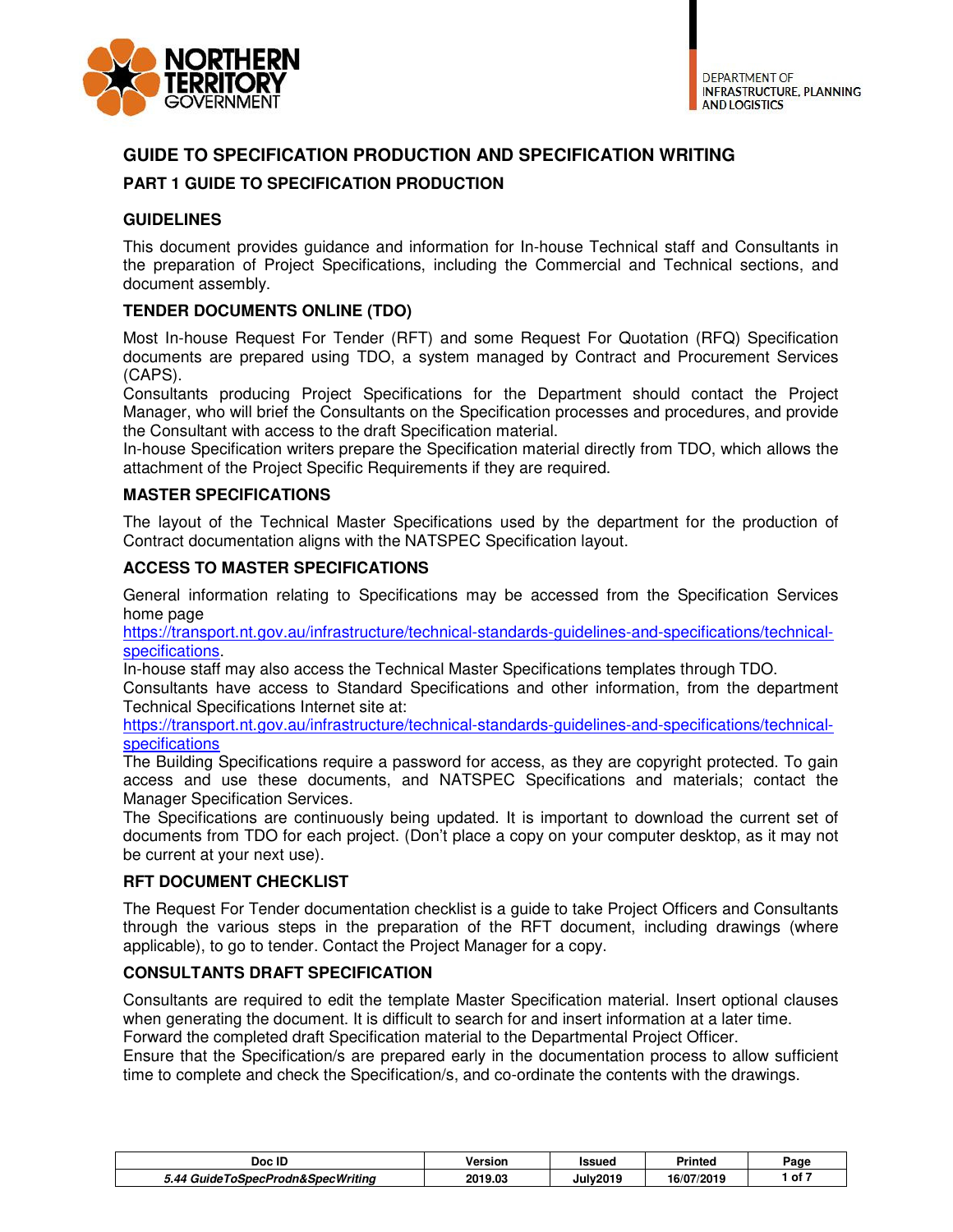### **SPECIFICATION NUMBERS**

Specification numbers are obtained from **Technical Records** on: **(08) 8924 7371** or electronically from the **Plan Room** Internet site:

http://finke.nt.gov.au/dtw/techplans.nsf/webFrameset.

### **ARCHIVING REQUIREMENTS**

Submission of As-Constructed / As-Installed drawings is a condition precedent to practical completion. They must be forwarded to Technical Records. Refer to NTG Technical Drawings Part 1 – Requirements for Technical Records Management available from the Technical Records webpage:

https://transport.nt.gov.au/infrastructure/technical-standards-guidelines-and-specifications/technicalrecords

A CADD data transmission record form (transmittal) is to accompany all documentation sent to Technical Records.

## **QUALITY ASSURANCE**

The Department has a current Quality Assurance (QA) Policy incorporated into its contracts. Project Tiers:

| Tier 1 | Less than \$15k                          |                                                                                                                                        |  |  |  |  |
|--------|------------------------------------------|----------------------------------------------------------------------------------------------------------------------------------------|--|--|--|--|
|        | Tier 2   $$15 k$ but less than $$100 k$  | Project Control not required. QA not required.                                                                                         |  |  |  |  |
|        | Tier $3$   \$100 k but less than \$500 k | Projects under \$150k - Project Control/QA not required<br>unless complex.                                                             |  |  |  |  |
| Tier 4 | \$500 k but less than \$5 M              | Projects over \$150k and under \$5 million- use Project<br>Control via TDO.<br>Projects over \$5 million - Use the ISO 9000 series for |  |  |  |  |
| Tier 5 | \$5 M and greater                        | Quality Assurance.                                                                                                                     |  |  |  |  |

The Project Control section generated from TDO will reference a suite of Project Checklists available from the Specification Services website. The Checklists include a list of Tests required, and Hold Points and Witness Points that can be edited to suit the Project. These items have to be signed off by the Superintendent.

Response Schedules will automatically include the QA or Project Quality Plan Proposal. This proposal will need to be submitted as part of the "Documents to be Lodged" clause in the Conditions of Tendering.

After inserting Technical content use the TDO tools function **Hold/Witness Points** to compile a list of Hold Points and Witness Points. These points are picked up from the relevant clause or sub clause titles, which will include the words – Witness Points or Hold Points as required.

When using the Standard Specification books Hold Points and Witness Points schedules are available from the Specification Services webpage:

https://transport.nt.gov.au/infrastructure/technical-standards-guidelines-and-specifications/technical**specifications** 

The schedules are listed in the supplementary documents section for each of the Standard Specifications.

#### **FINAL DRAFT**

A final draft of the Specification document is required for the final documentation review. This Specification document must be approved by the Project Officer.

Use the RFT checklist to ensure that all the necessary actions have been performed.

#### **ISSUE OF TENDER DOCUMENTS**

On the final check of all Project documentation all documents will be forwarded electronically in PDF format and some in Word and Excel format.

## **PROJECT DRAWING/S**

Provide PDF copies of drawings in A3 size format and provide the drawings in CAD format in AutoCAD.

| Doc ID                                    | Version | <b>Issued</b>   | <b>Printed</b> | Page   |
|-------------------------------------------|---------|-----------------|----------------|--------|
| eToSpecProdn&SpecWritina<br>Guide<br>5.44 | 2019.03 | <b>July2019</b> | 16/07/2019     | 2 of 7 |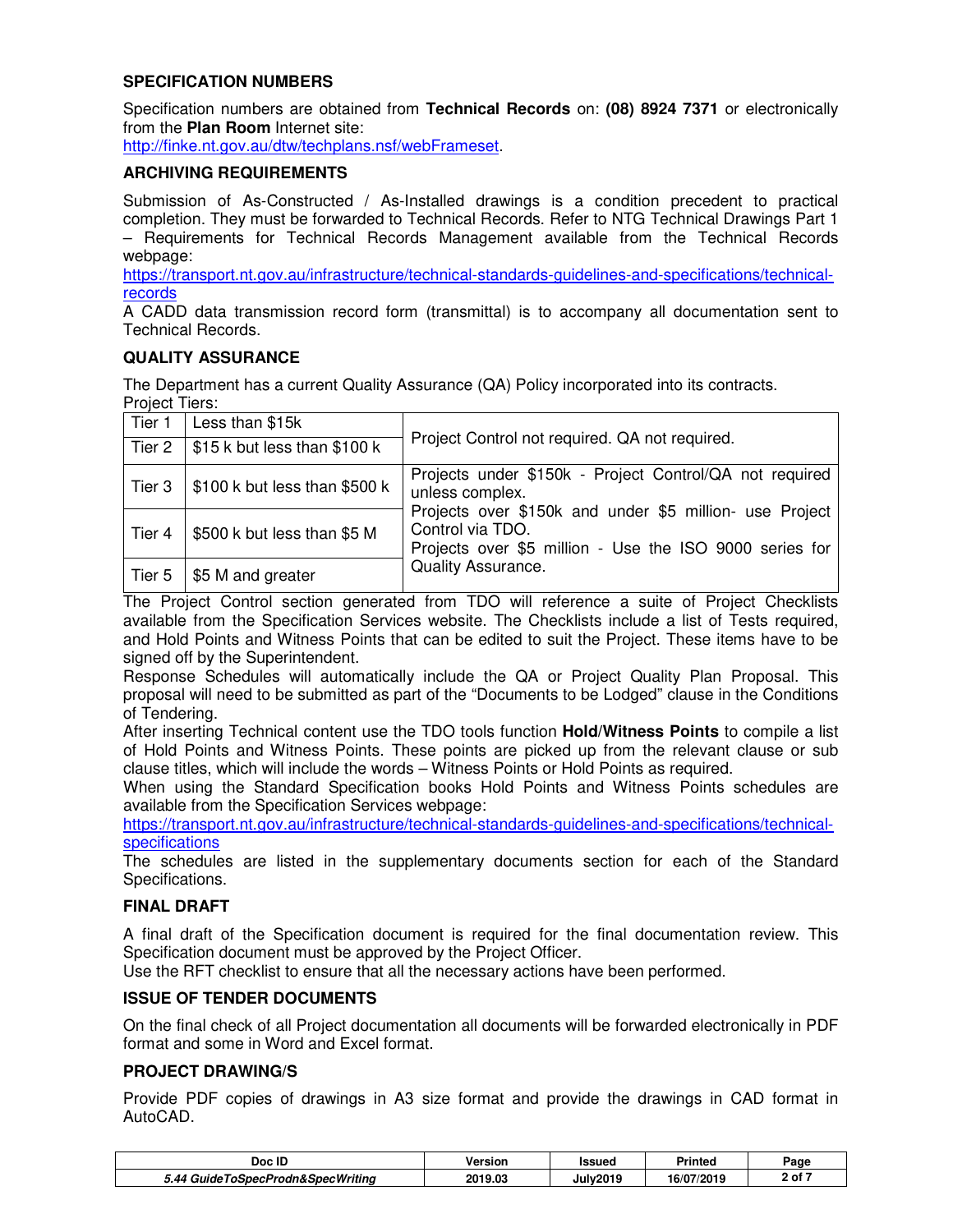# **ELECTRONIC RECORDS**

All Contract documentation must be forwarded to Technical Records electronically, in APRO by the Project Officer.

# **ADDENDA**

Any addenda issued Tier 3 and above are to be processed through project admin and APRO.

| Doc ID                                   | Version | Issued               | <b>Printeo</b> | Page                          |
|------------------------------------------|---------|----------------------|----------------|-------------------------------|
| ToSpecProdn&SpecWritina<br>- 44<br>anide | 2019.03 | July201 <sup>r</sup> | 16/07/2019     | 3 of $\overline{\phantom{a}}$ |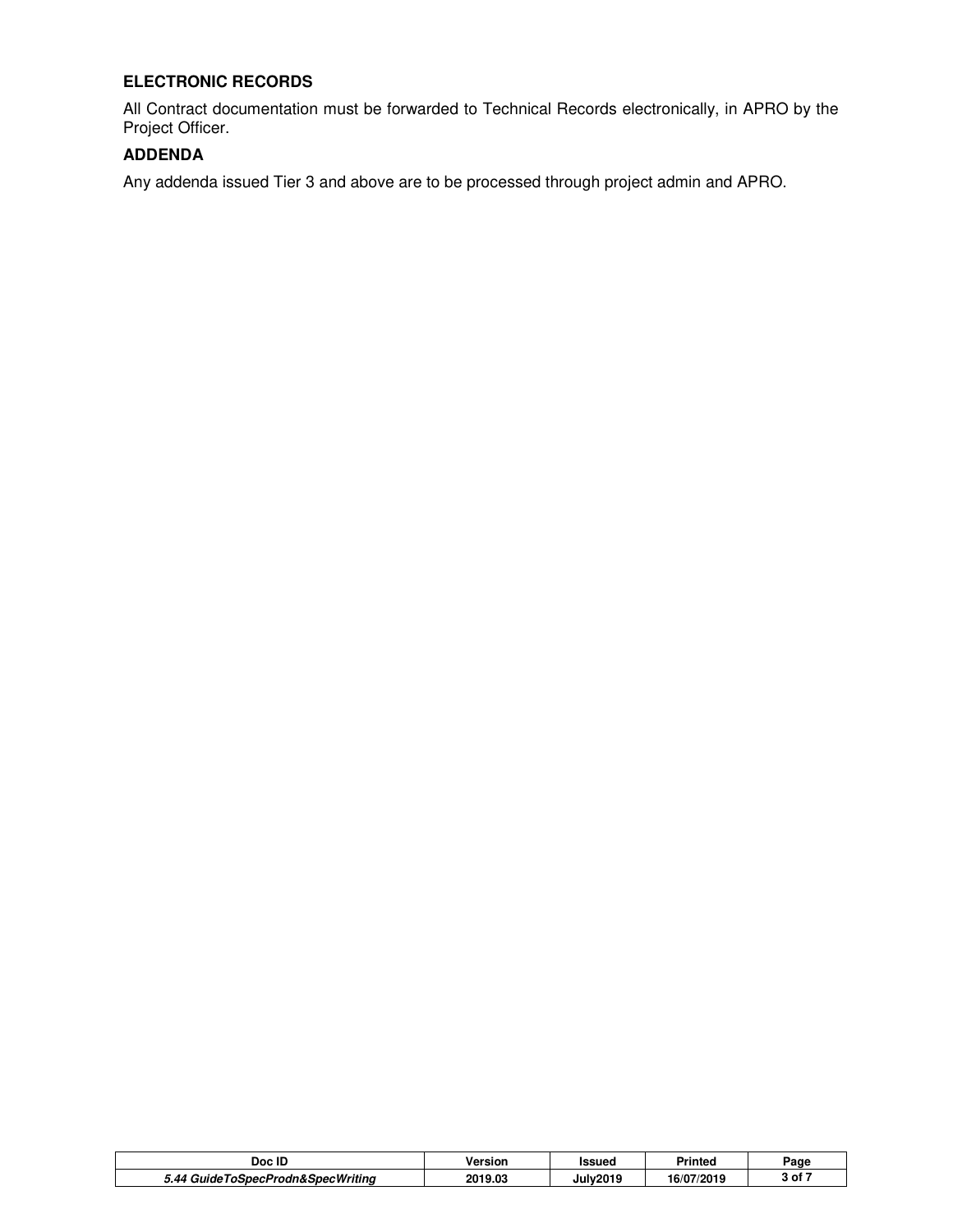# **PART 2 GUIDE TO TECHNICAL SPECIFICATION WRITING**

### **GUIDELINES**

This Guideline provides assistance and information for Technical staff, Consultants, and Contractors in the preparation of Project Specifications and the writing of new Specification sections.

### **SPECIFICATION FORMAT**

TDO will automatically format the document with consecutive section, clause, sub-clause and page numbers throughout the document, including updating the table of contents.

Consultants must use the draft Master Specification sections when writing new sections for a project. New sections must be written using Departmental styles and formats. The use of word processing styles has made Specification Formatting a simple task. Refer to TDO Template, at internet site:

https://transport.nt.gov.au/infrastructure/technical-standards-guidelines-and-specifications This enables new sections to be formatted more simply, to match existing Specification sections.

#### **INSERTING SECTIONS MANUALLY**

To insert a section manually, insert a section break (**Page Layout** tab – **Breaks** – **Section Break** – **Next Page**) in the required position. Type in the section heading using the **Heading 1** style, clause heading using the **Heading 2** style and sub-clause heading using the **Heading 3** style. Non heading text is to be in Body text or Normal text style.

#### **SPECIFICATION EDITING**

When preparing a RFT Specification document and calling up the Standard Specification books, Project Specific Requirements (PSRs) must be inserted into the Specification document. PSRs are used to reference specific items or materials for the works being carried out and must be edited by the Project Officer preparing the document.

When preparing a RFT Specification document from the Technical Master Specification templates, selections of specific items or materials are documented within each generated worksection. Worksections are inserted through TDO.

Edit the Technical content only. Do not alter the text of the Commercial sections.

#### **GUIDE NOTES**

Each Master Specification template section has guide notes in hidden text to guide and prompt Specification writers for developing the Specification, and to assist with the selection of specific items. These guide notes are in Green italics in **[**square brackets**]**, and indented to start at the centre of the page.

To view guide notes, hidden formatting and hidden text click the **Home** tab and click **Show/Hide**  button**.** 

Guide-notes do not appear in the final Project Specifications.

#### **NUMBERING**

The numbering is sequential in Project Specifications, following-on from the Preliminaries and Quality Assurance sections (where applicable). The numbering is automatically closed up when sections are deleted.

Clauses and sub-clauses are numbered sequentially within sections, and are automatically closed up when clauses or sub-clauses are deleted.

Master Specification sections and clauses are numbered to a maximum of 4 levels. For example 3.2.1 - where 3 is the section number, 2 is the clause number and 1 is the sub-clause number or 3.2.1.4 where 4 is the sub-sub-clause.

#### **IMPERATIVE MOOD STYLE**

The Specification should be addressed to the Contractor in the Direct Instruction style; Imperative mood of the verb; second person, singular; subject suppressed.

The Imperative mood style is adopted as policy by all the major National and Guide Specifications including, Masterspec (USA), NBS (UK), CSC (Canada) and NATSPEC - Australia. (It is difficult for lawyers to read unintended meanings into this writing style).

| Doc ID                            | Version | Issued          | <b>Printeg</b> | Page   |
|-----------------------------------|---------|-----------------|----------------|--------|
| 5.44 GuideToSpecProdn&SpecWritina | 2019.03 | <b>July2019</b> | 16/07/2019     | 4 of 7 |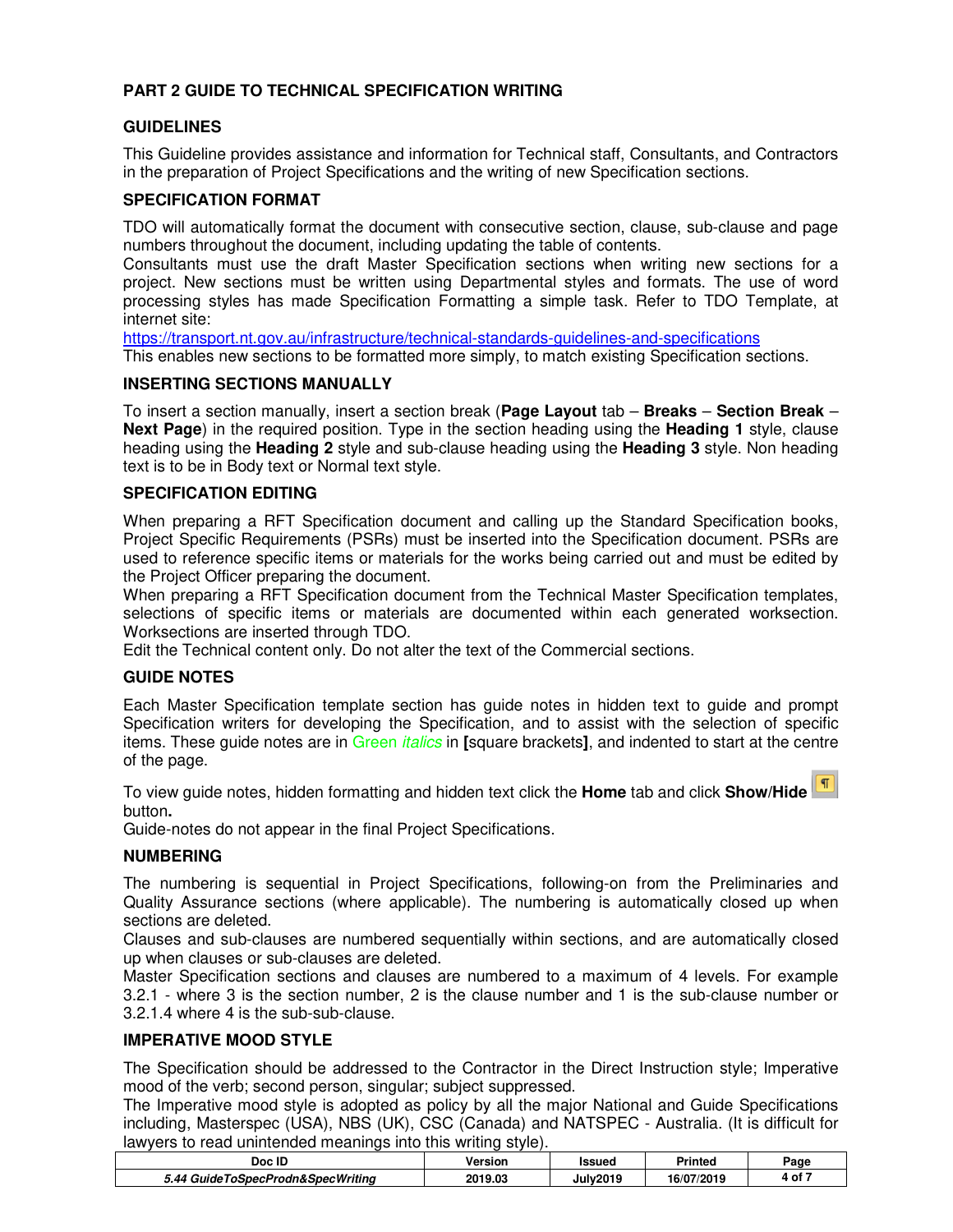For example write "Supply and Install", rather than "you shall Supply and Install". The active verb is usually the first word in each sentence. The words "the Contractor shall" are usually made redundant, by putting the verb in the Imperative mood.

### **PLAIN LANGUAGE**

Everyday language is easily understood by both the Layman and the Specialist. Familiar and precise words and terms are to be used, rather than vague or abstract words and terms. Unnecessary words should be avoided. Clearly convey the meaning, and avoid using Legal or Commercial jargon.

### **TECHNICAL TERMS**

Technical terms should only be used when there is no other equivalent everyday term or phrase. Use the same Technical term or phrase as those used in Australian Standards References. Use the same term or phrase for the same item or items, in the same context, throughout the document.

## **LISTS**

Where several items need to be itemised within a single paragraph, the items should be in List or Point or Alpha format.

Specification styles contain a heading for lists. These are set back from the margin (indented) and follow a dash or a bracketed, lower case letter or a dot.

For example:

Spread Topsoil to the following typical depths:

- Planting areas: 300 mm
	- Irrigated grassed areas generally: 150 mm
		- or
- (a) Planting areas: 300 mm
- (b) Irrigated grassed areas generally: 150 mm

## **KEY WORDS**

A key word followed by a colon ( : ) readily identifies the content of a paragraph. This allows the faster scanning of the text by the reader. Key words may also be used to make reference to an Australian Standard, etc.

For example: Cement: to AS 3972, type GP.

# **TABLES**

Keep tables in the portrait or upright format (when possible) and keep the complete table on one page. If a table overruns the page, repeat the table headings on the following page.

#### **ABBREVIATIONS**

NATSPEC and Department policy is to avoid using uncommon, confusing or unusual abbreviations. Only use universally and Construction Industry accepted abbreviations. For example: NPWC3, NATA, PVC etc.

#### **REPETITION**

- Write information only once within the contract documents.
- Do not repeat or paraphrase (repeating information, written in a different style, may lead to confusion).
- Do not repeat Conditions of Contract or Preliminaries in the Technical Specification.
- Do not copy Specification Text onto the Drawings.

#### **CROSS REFERENCES**

It is not necessary to continuously make cross references to items specified elsewhere in the Specification document.

Each item of the Specification text is part of the Contract in its own right.

Consistent formatting of Master Specifications allows users to become familiar with the location of commonly specified items.

| Doc ID                                         | Version | Issued   | <b>Printeg</b>        | Page                         |
|------------------------------------------------|---------|----------|-----------------------|------------------------------|
| งSpecProdn&SpecWritina<br><u>таа.</u><br>Guide | 2019.03 | Julv2019 | 72019<br>C/2<br>ו וסו | $\mathsf{5}$ of $\mathsf{7}$ |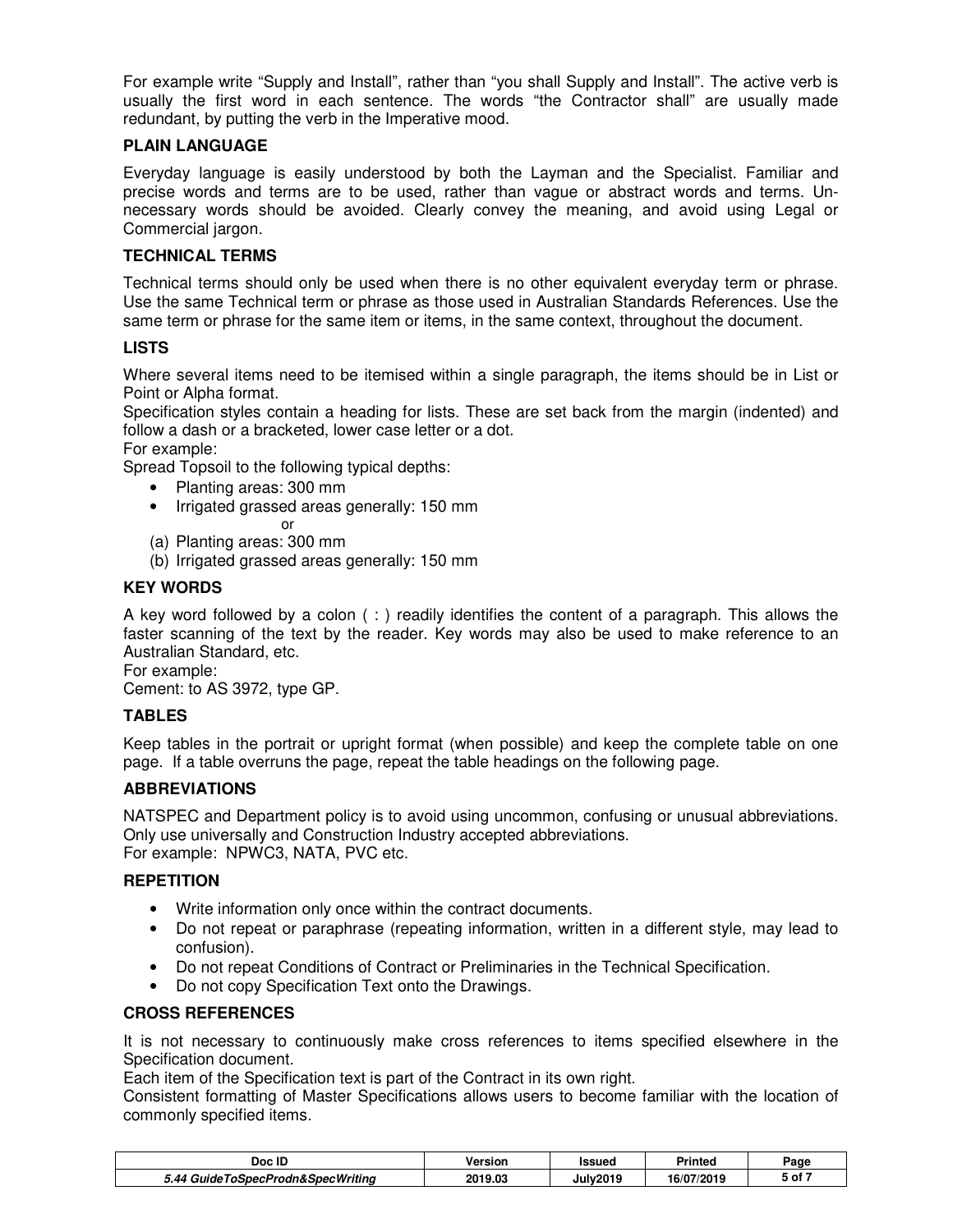A cross reference is only necessary when calling up text from another part of the Specification, into a context where it would not otherwise apply, or where its application may be in doubt, or where coordination of works is important.

When using cross references do not refer to clause or section numbers. The numbering changes in the Master Specification as the Project Specification is edited. Refer to the clause or section by word reference.

For example:

"Refer to the **Excavation** clause in the EARTHWORKS section".

Always check that where a cross reference is made the section referred to is included in the Project Specification.

#### **BY OTHERS**

Use the words "by others" in a Project Specification to mean that it is not required in that contract. Do not use the words "by others" to mean "by another trade" within that contract. Project Specifications are a set of instructions to the Contractor. The Contractor will determine the tasks assigned to the trades.

#### **UNLESS OTHERWISE SPECIFIED**

Do not use the phrase "unless otherwise specified" as it requires the reader to scan the whole Project Specification to check for any exceptions. Specify the general requirements and clearly identify any exceptions in the relevant section of the Specification.

#### **SUPERINTENDENT**

Refer only to the Superintendent (or to the Principal in specific cases) and not to the Superintendent's representative, the Engineer, the Architect or the Supervisor.

The Contract is administered by the Superintendent who will seek the assistance of the relevant Specialists when required.

#### **OR EQUIVALENT**

Do not use the words "or equivalent" or "or equal" as this is covered in the Proprietary Items clause in the Conditions of Contract.

#### **SPECIFICATION OF NUMBERS**

Use numerals instead of words, except when one number follows another. In that case use dash to separate the word from the numeral.

For example use:

- Provide 6 copies
	- or
- Use five 12 mm bolts.

If a number is written as a word do not repeat it in brackets as a numeral. For example do not use "Provide six (6) copies"

#### **STRUCTURE OF SECTIONS**

The Department's Technical Master Specifications are structured. When writing new Specification sections write them using the same structure.

An example of the structure and format and general flow of a typical Specification section is as follows:

- Section Title
- General clauses
- References
- Materials and standards
- Inspections, approvals and tests
- Construction generally
- Unique construction
- Completion and commissioning.

| Doc ID                            | Version | Issued          | Printed    | Page   |
|-----------------------------------|---------|-----------------|------------|--------|
| 5.44 GuideToSpecProdn&SpecWritina | 2019.03 | <b>July2019</b> | 16/07/2019 | 7 of د |